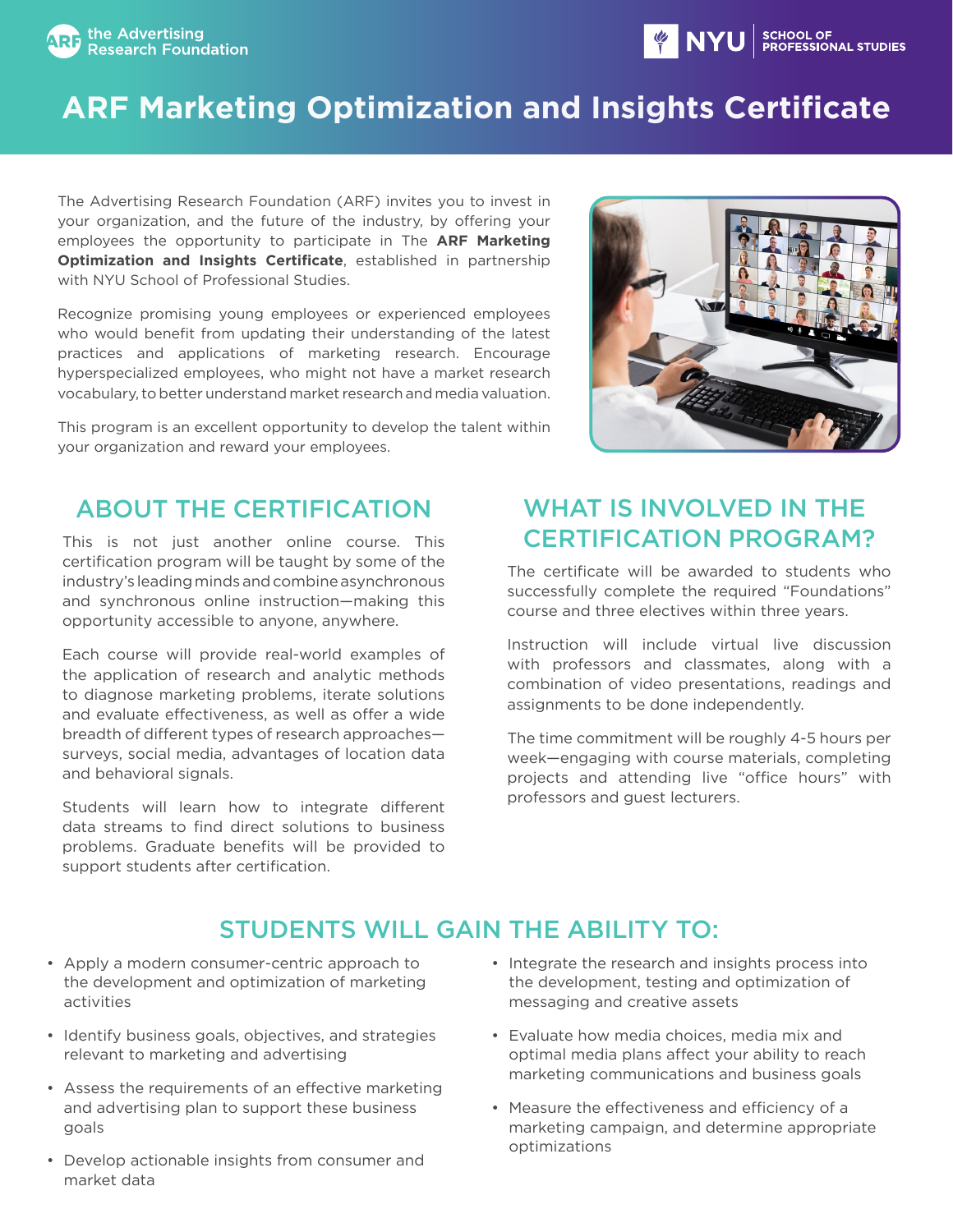# COURSE DESCRIPTIONS

## **REQUIRED**

### Foundations of Advertising Insights and Marketing Analysis

An introduction to the use of research and insights in developing the marketing and advertising journey. Students will understand the steps in developing an advertising campaign, establish campaign objectives and strategy, and discuss media planning and campaign evaluation.

## **ELECTIVES** – CHOOSE THREE

## Achieving Consumer Centricity

A focused look at the critical importance of placing the consumer at the center of all aspects of the market research and data analysis process, and thus driving marketing decisions that focus on the consumer and increase the likelihood of positive business outcomes.

### Campaign Objectives & Strategy

This course will teach students to build an integrated campaign plan, which includes identifying the objectives that a particular marketing campaign is meant to achieve, understanding the audience for the campaign and their specific needs and wants, and developing the right messages that speak to the target audience's needs.

### Discovering and Testing the Key Consumer Insight

This course will cover the process and tools used to determine deep consumer insights and how marketers decide on the most appropriate insights for a marketing campaign. Students will examine case studies of how consumer insight is leveraged in organizations for strategic decision making for ad campaigns.

## Informing Creative Development

This course will give students hands-on experience in acquiring and using tools to deliver effective businessbuilding creative assets. Students will learn the research approaches to inform the balance between rational vs. emotional messaging and learn the research tools required to develop the messaging language to ensure clarity and brand consistency across audiences and segments.

## Media Assessment & Tactical Planning

This course will cover how media are evaluated, planned and bought for marketing campaigns. It will introduce the methodologies and approaches used in media planning. Students will learn to define media objectives vs. goals vs. strategies, and to connect media objectives to marketing and advertising objectives.

## Campaign Effectiveness Measurement

This course examines the value of campaign effectiveness measurement and how it has evolved with the advertising ecosystem, and the role of campaign measurement for companies and the marketing industry. Students will measure the difference between key performance indicators, engagement metrics, and outcome metrics and get a detailed overview of the main measurement tools used in marketing today.

**WE NYU** SCHOOL OF

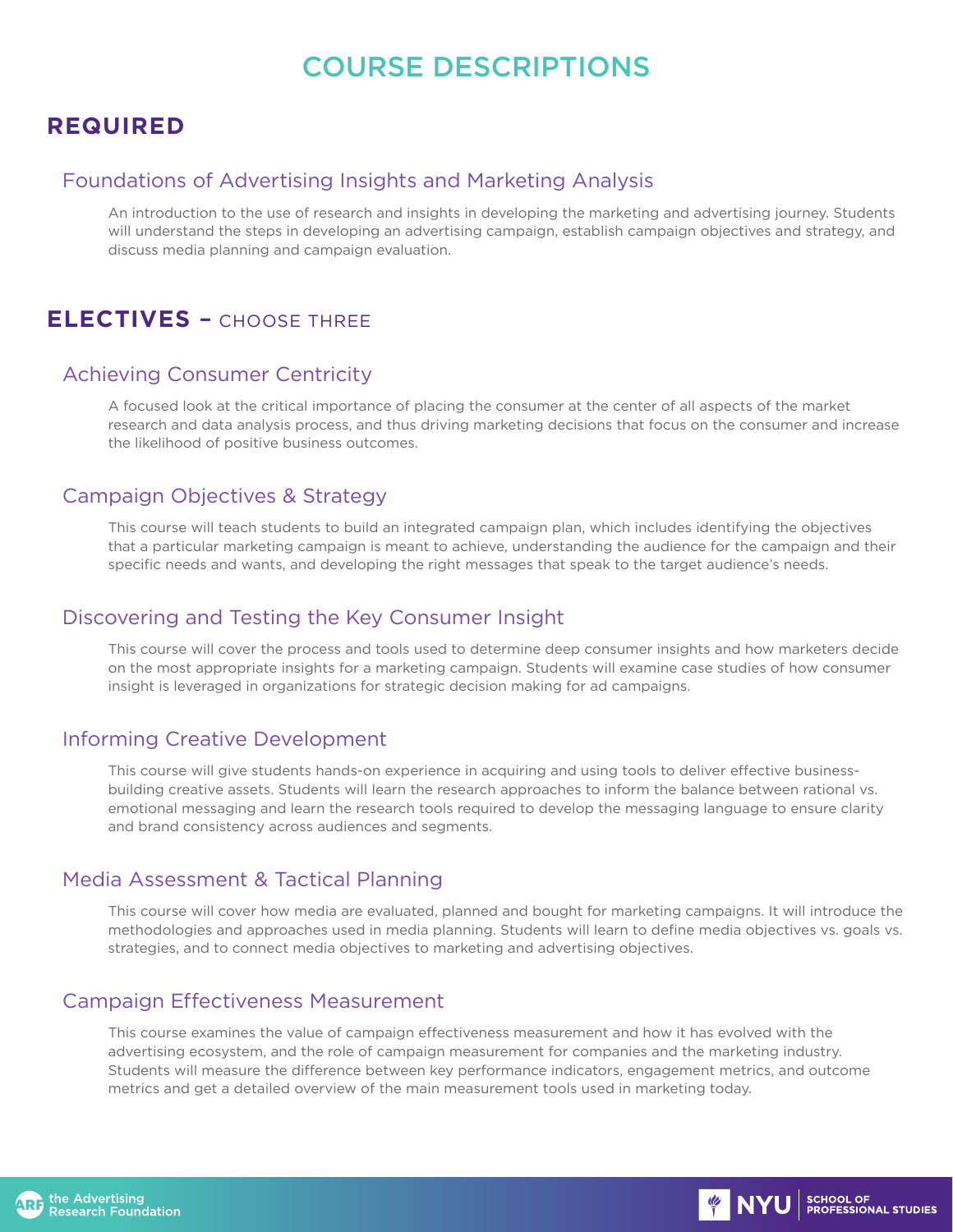# **PROFESSORS**

Each professor is an experienced practitioner with extensive knowledge in the marketing research field. Their realworld perspective, coupled with a competitive curriculum, will provide students with the ability to deliver state-ofthe-art professional research support to drive marketing impact in the modern world.

## **POTENTIAL PROFESSORS INCLUDE**

#### **Vas Bakopoulos**

*SVP - Global Head of Measurement, Insights & Strategy,* MMA Global

#### **Britta Cleveland**

*SVP, Research Solutions,* Meredith Corporation

**Stephen DiMarco** *Chief Strategy Officer,* Tubular Labs

**Rob Duboff** *Partner,* HawkPartners

#### **Andy Fisher**

*Head of Merkury Advanced TV,*  Merkle

#### **Belle Frank**

*Chief Strategy Officer, Global Health Practice,* VMLY&R

#### **Bill Harvey**

*Founder/Chairman,* Research Measurement Technologies, Inc.

#### **Abigail Hollister**

*Principal,* Formative Insights

**Helen Katz** *EVP, Research,* Publicis Media

#### **Michael Lieberman**

*Founder & President,* Multivariate Solutions

#### **Mitzi Lorentzen**

*Founder,* Lorentzen Consulting

#### **Ivan Martinez**

*VP, Strategic Insights, Brand and Govt. Programs,* UnitedHealth Group

#### **Abby Mehta**

*SVP, Marketing Insights & Media Analytics Executive,* Bank of America

#### **Nishat Mehta**

*Chief Product Officer and President,* IRI Media Center of Excellence

#### **Steven Millman**

*SVP, Research & Operations,* Dynata

**Karen Montecuollo**

*VP, Consumer & Social Media Insights,*  A+E Networks

**Barb Murrer** *VP, Global Marketplace Insights,* Levi Strauss & Co.

**Marjorie Reedy** *Director of Digital & Innovation,* Merck

#### **David Shiffman**

*EVP, National Research & Analytics,*  iHeartMedia

**Andy Smith** *VP Consumer Insights,* Flowers Foods

**Cole Strain** *VP, Measurement Products,* Samba TV

**Mark Truss** *Chief Research Officer,* Wunderman Thompson

**Chuck Young** *CEO,* Ameritest/CY Research

# PRICING

The ARF is offering a discounted rate to its member companies:

|                        | <b>Full Certificate</b> | <b>Individual Course</b>                  |
|------------------------|-------------------------|-------------------------------------------|
| <b>Full Price</b>      | \$8000                  | \$2000                                    |
| <b>Member Discount</b> | \$4000<br>(50% savings) | $\overline{\ket{$1500}}$<br>(25% savings) |

Contact the ARF Membership team to learn more and register: **arfcertification@thearf.org** 

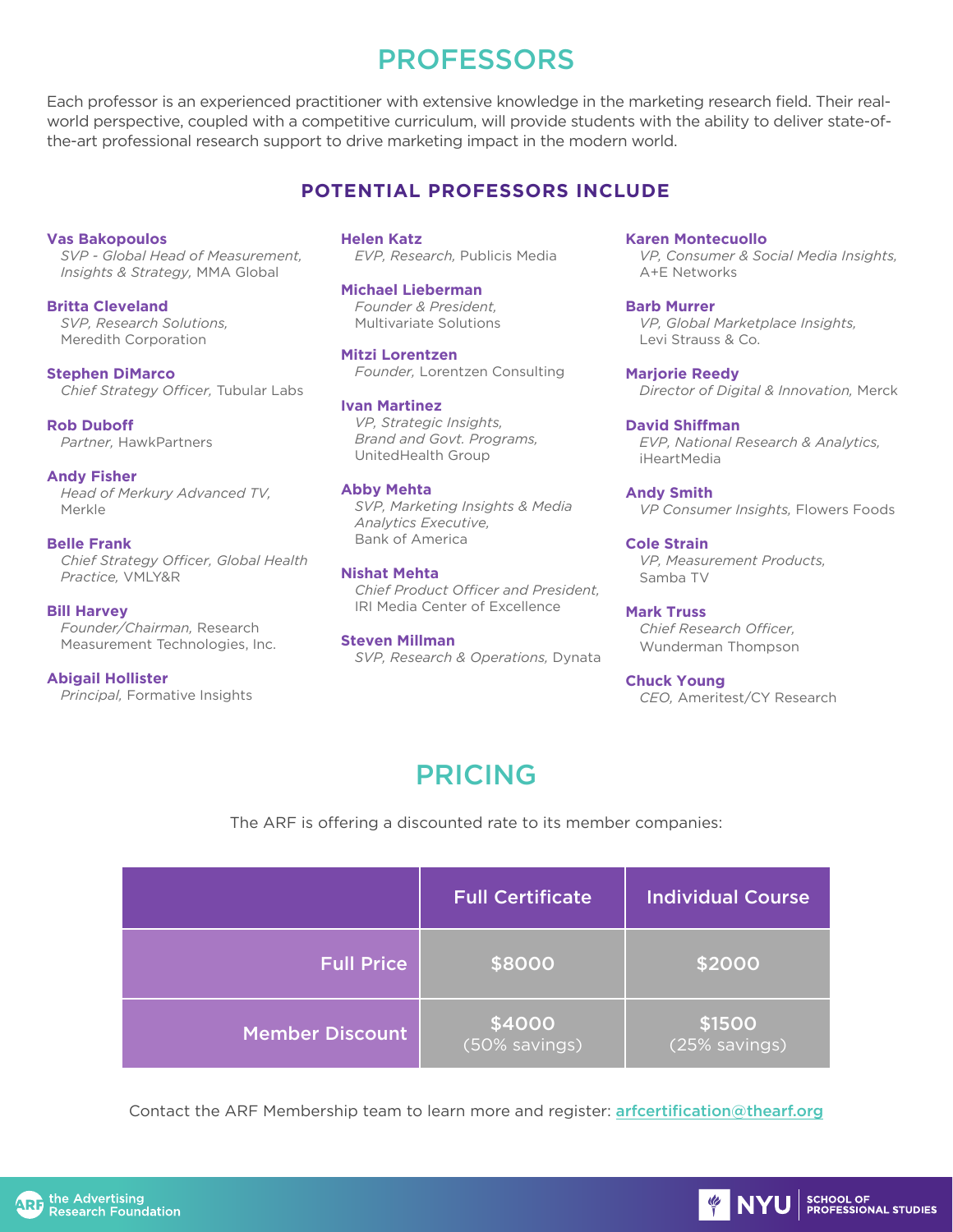

## 1. What is the curriculum for this certificate program?

Taught by experienced marketing professionals, this online marketing certificate provides students with marketing case studies that focus on real-world application of marketing research and analytic methods to diagnose marketing problems, iterate solutions, and evaluate marketing effectiveness. From advertising analytics to marketing campaign strategy, all students who successfully complete this online certificate program will be prepared to provide the marketing insights needed to deliver data-driven marketing.

Courses include:

- **Foundations of Advertising Insights and Marketing Analysis (required for the certificate)**
- **Achieving Consumer Centricity**
- **Campaign Objectives & Strategy**
- **Discovering and Testing the Key Consumer Insight**
- **Informing Creative Development**
- **Media Assessment & Tactical Planning**
- **Campaign Effectiveness Measurement**

## 2. Which courses will be offered and when?

The Foundations course will be offered every term starting in January 2022. Two or three electives (which specific courses are currently TBD) will be offered starting in March 2022, and all electives will be available starting in the summer. See the schedule below:

| <b>Term</b>                  | <b>Dates</b>            | <b>Courses Offered</b>                |
|------------------------------|-------------------------|---------------------------------------|
| Spring 2022<br>1st half      | <b>Jan 31 - March 8</b> | <b>Foundations</b>                    |
| Spring 2022<br>2nd half      | March 21 - May 6        | <b>Foundations</b>                    |
| <b>Summer</b>                | June 6 - July 29        | <b>Foundations</b><br>+ 2-3 electives |
| <b>Fall 2022</b><br>1st half | <b>TBD</b>              | <b>Foundations</b><br>+ 6 electives   |
| <b>Fall 2022</b><br>2nd half | <b>TBD</b>              | <b>Foundations</b><br>+ 6 electives   |

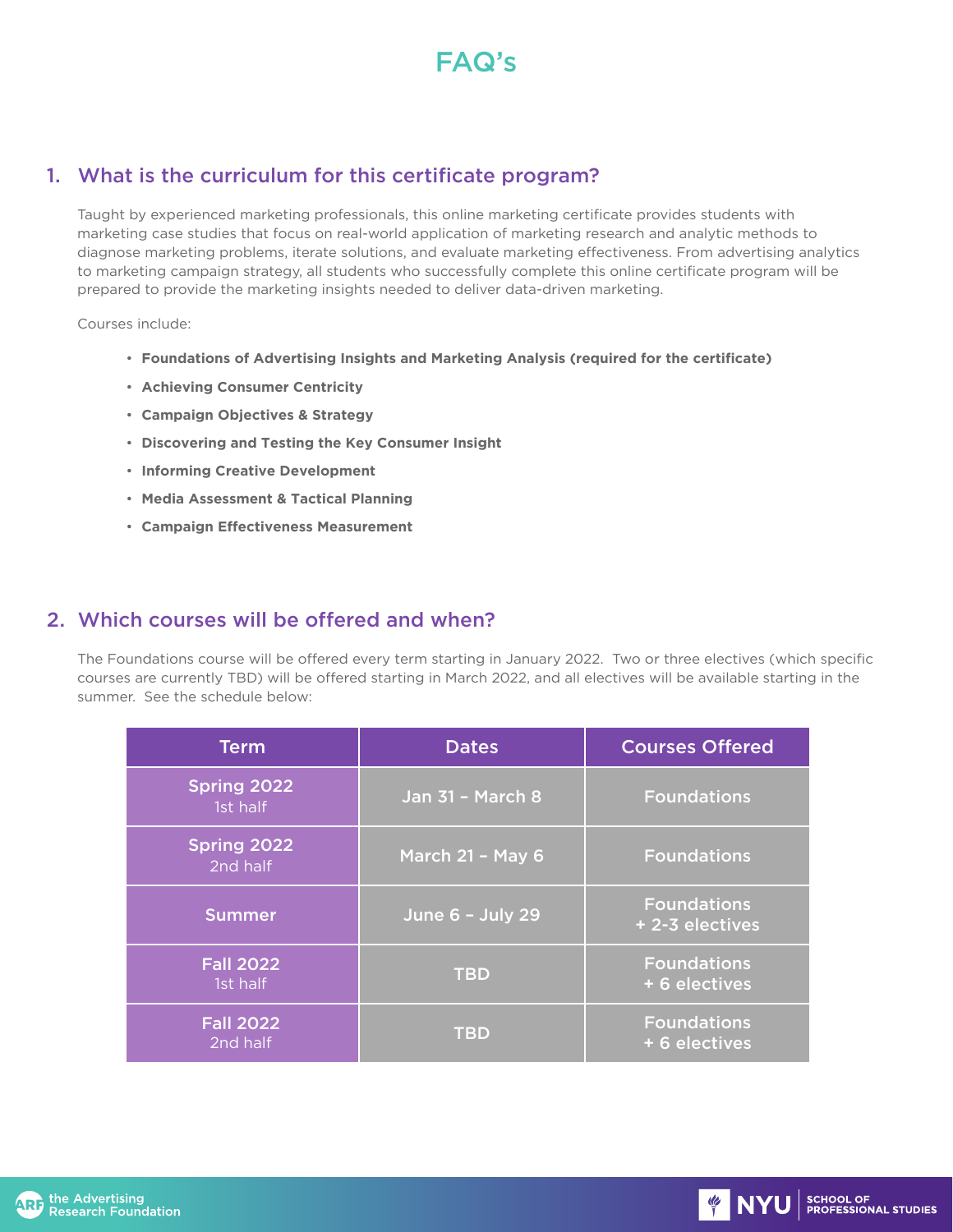# FAQ's (CONT'D.)

## 3. Who are the Professors?

The professors for all courses are experienced marketing professionals who can lend their real-world experience and expertise to their teaching. While the professors for all courses have not been finalized, here are those who will be teaching in this certificate program:

- Michael Lieberman, Founder and President of Multivariate Solutions
- David Shiffman, EVP of National Research at iHeartMedia
- Rob Duboff, CEO and a founder of HawkPartners
- Mitzi Lorentzen, Founder of Lorentzen Consulting LLC
- Helen Katz, EVP, Research, at Publicis Media
- Cole Strain, VP, Measurement Products at Samba TV

## 4. When the do the courses begin?

In the spring semester of the 2021-22 academic year. The Foundations course will start on March 21, 2022 and end on May 9, 2022. Several electives will then be offered from June 6 – July 29, 2022.

## 5. What is the required time commitment?

Students should expect to commit 4-5 hours per week for each course. This includes one hour of synchronous (live) and one hour of asynchronous class time, and 2-3 hours of readings and assignments per week. Each course will take seven weeks to complete.

## 6. When will the synchronous (live) sessions take place for each course?

The timing of the synchronous (live) sessions will be 6:00-7:00pm EST on Mondays or Wednesdays (for each of the two sections we are offering, respectively) for the Foundations course starting in March. The timing of the live sessions for the other courses have not been determined yet, but it will likely be between 6:00-9:00pm EST on Mondays or Wednesdays. The intention is to schedule the timing of these courses to ensure that they do not overlap with each other.

## 7. Am I able to take multiple courses at once?

Yes. Any student taking the Foundations course (all students intending to complete the certificate) must do so before enrolling in any electives. After that (and for students not intending to complete the certificate), they can take multiple courses at the same time.

**EXAMPLE SCHOOL OF SCHOOL OF STUDIES**